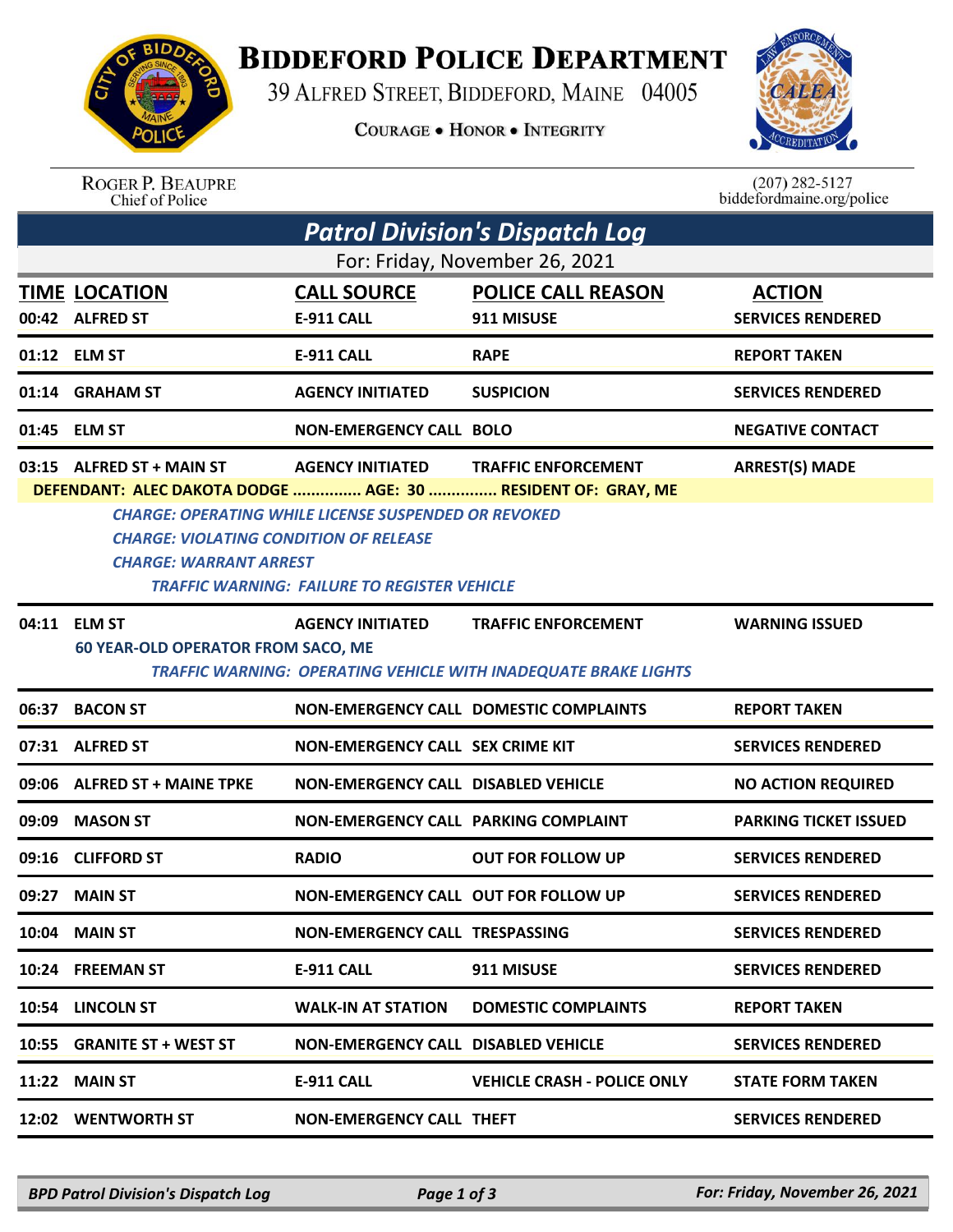|                                                                                             | <b>TIME LOCATION</b><br>12:04 ELM ST                                                                                   | <b>CALL SOURCE</b><br><b>E-911 CALL</b>   | <b>POLICE CALL REASON</b><br><b>VEHICLE CRASH - POLICE ONLY</b>                                         | <b>ACTION</b><br><b>SERVICES RENDERED</b> |  |  |  |
|---------------------------------------------------------------------------------------------|------------------------------------------------------------------------------------------------------------------------|-------------------------------------------|---------------------------------------------------------------------------------------------------------|-------------------------------------------|--|--|--|
|                                                                                             | 12:06 GREEN ST                                                                                                         | NON-EMERGENCY CALL DISTURBANCE / NOISE    |                                                                                                         | <b>CIVIL COMPLAINT</b>                    |  |  |  |
|                                                                                             | 12:52 MARINER WAY                                                                                                      | <b>NON-EMERGENCY CALL ROBBERY</b>         |                                                                                                         | <b>REPORT TAKEN</b>                       |  |  |  |
|                                                                                             | 13:25 LAMOTHE AVE                                                                                                      | <b>NON-EMERGENCY CALL SECURITY CHECK</b>  |                                                                                                         | <b>SERVICES RENDERED</b>                  |  |  |  |
|                                                                                             | 13:35 PIKE ST + POOL ST                                                                                                | NON-EMERGENCY CALL ANIMAL COMPLAINT       |                                                                                                         | <b>NEGATIVE CONTACT</b>                   |  |  |  |
|                                                                                             |                                                                                                                        |                                           | <b>ASSIST: MEDICAL</b>                                                                                  | <b>TRANSPORT TO HOSPITAL</b>              |  |  |  |
|                                                                                             | 13:38 ELM ST                                                                                                           | <b>E-911 CALL</b>                         |                                                                                                         |                                           |  |  |  |
|                                                                                             | 14:19 ALFRED ST + MAY ST                                                                                               | <b>E-911 CALL</b>                         | <b>ASSIST: VEHICLE CRASH - FIRE / EMS REPORT TAKEN</b>                                                  |                                           |  |  |  |
|                                                                                             | 14:20 WENTWORTH ST                                                                                                     |                                           | <b>NON-EMERGENCY CALL MENTAL ILLNESS CASES</b>                                                          | <b>DISPATCH HANDLED</b>                   |  |  |  |
|                                                                                             | 14:38 ALFRED ST + BIDDEFORD GAT E-911 CALL                                                                             |                                           | <b>VEHICLE CRASH - POLICE ONLY</b>                                                                      | <b>STATE FORM TAKEN</b>                   |  |  |  |
|                                                                                             | 15:37 MT VERNON ST                                                                                                     | <b>NON-EMERGENCY CALL SUSPICION</b>       |                                                                                                         | <b>GONE ON ARRIVAL</b>                    |  |  |  |
|                                                                                             | 15:38 CUTTS ST                                                                                                         | NON-EMERGENCY CALL TRESPASSING            |                                                                                                         | <b>NO ACTION REQUIRED</b>                 |  |  |  |
|                                                                                             | 15:39 MILE STRETCH RD                                                                                                  |                                           | NON-EMERGENCY CALL UNLOCKED DOORS - WINDOWS                                                             | <b>SERVICES RENDERED</b>                  |  |  |  |
|                                                                                             | 15:52 ALFRED ST                                                                                                        | <b>AGENCY INITIATED</b>                   | <b>DISABLED VEHICLE</b>                                                                                 | <b>SERVICES RENDERED</b>                  |  |  |  |
|                                                                                             | 16:37 HARDING ST                                                                                                       | <b>NON-EMERGENCY CALL THEFT</b>           |                                                                                                         | <b>REPORT TAKEN</b>                       |  |  |  |
|                                                                                             | 17:42 SOUTH ST + KOSSUTH ST<br>29 YEAR-OLD OPERATOR FROM PORTLAND, ME                                                  | <b>AGENCY INITIATED</b>                   | <b>TRAFFIC ENFORCEMENT</b><br><b>TRAFFIC WARNING: OPERATING WITHOUT HEADLIGHTS AFTER DARK</b>           | <b>WARNING ISSUED</b>                     |  |  |  |
|                                                                                             | 17:51 MAIN ST                                                                                                          | <b>E-911 CALL</b>                         | <b>DOMESTIC COMPLAINTS</b>                                                                              | <b>REPORT TAKEN</b>                       |  |  |  |
|                                                                                             | 18:23 BRADBURY ST                                                                                                      | <b>NON-EMERGENCY CALL NOISE COMPLAINT</b> |                                                                                                         | <b>UNFOUNDED</b>                          |  |  |  |
|                                                                                             | 18:36 MEDICAL CENTER DR                                                                                                | NON-EMERGENCY CALL CRIMINAL MISCHIEF      |                                                                                                         | <b>SUMMONS ISSUED</b>                     |  |  |  |
| DEFENDANT: JUVENILE - R  AGE: 14  RESIDENT OF: SACO, ME<br><b>CHARGE: CRIMINAL MISCHIEF</b> |                                                                                                                        |                                           |                                                                                                         |                                           |  |  |  |
|                                                                                             | 18:39 ALFRED ST + PRECOURT ST<br>24 YEAR-OLD OPERATOR FROM BIDDEFORD, ME                                               | <b>AGENCY INITIATED</b>                   | <b>TRAFFIC ENFORCEMENT</b><br><b>TRAFFIC CITATION: OPERATE VEHICLE W/O VALID INSPECTION CERTIFICATE</b> | <b>VSAC ISSUED</b>                        |  |  |  |
|                                                                                             | 18:51 PEARL ST                                                                                                         | <b>NON-EMERGENCY CALL SUSPICION</b>       |                                                                                                         | <b>NO VIOLATION</b>                       |  |  |  |
| 19:16                                                                                       | <b>BRADBURY ST</b>                                                                                                     | NON-EMERGENCY CALL DISTURBANCE / NOISE    |                                                                                                         | <b>NO ACTION REQUIRED</b>                 |  |  |  |
|                                                                                             | 19:21 WENTWORTH ST                                                                                                     | <b>NON-EMERGENCY CALL SUSPICION</b>       |                                                                                                         | <b>UNFOUNDED</b>                          |  |  |  |
|                                                                                             | 19:48 ALFRED ST                                                                                                        | <b>NON-EMERGENCY CALL ASSIST CITIZEN</b>  |                                                                                                         | <b>SERVICES RENDERED</b>                  |  |  |  |
|                                                                                             | 20:23 MEDICAL CENTER DR<br>DEFENDANT: JUVENILE - R  AGE: 14  RESIDENT OF: SACO, ME<br><b>CHARGE: CRIMINAL MISCHIEF</b> | <b>AGENCY INITIATED</b>                   | <b>OUT FOR FOLLOW UP</b>                                                                                | <b>SUMMONS ISSUED</b>                     |  |  |  |
|                                                                                             | 21:16 ALFRED ST + PRECOURT ST                                                                                          | <b>E-911 CALL</b>                         | <b>VEHICLE CRASH - POLICE ONLY</b>                                                                      | <b>SERVICES RENDERED</b>                  |  |  |  |
|                                                                                             | <b>BPD Patrol Division's Dispatch Log</b>                                                                              | Page 2 of 3                               |                                                                                                         | For: Friday, November 26, 2021            |  |  |  |